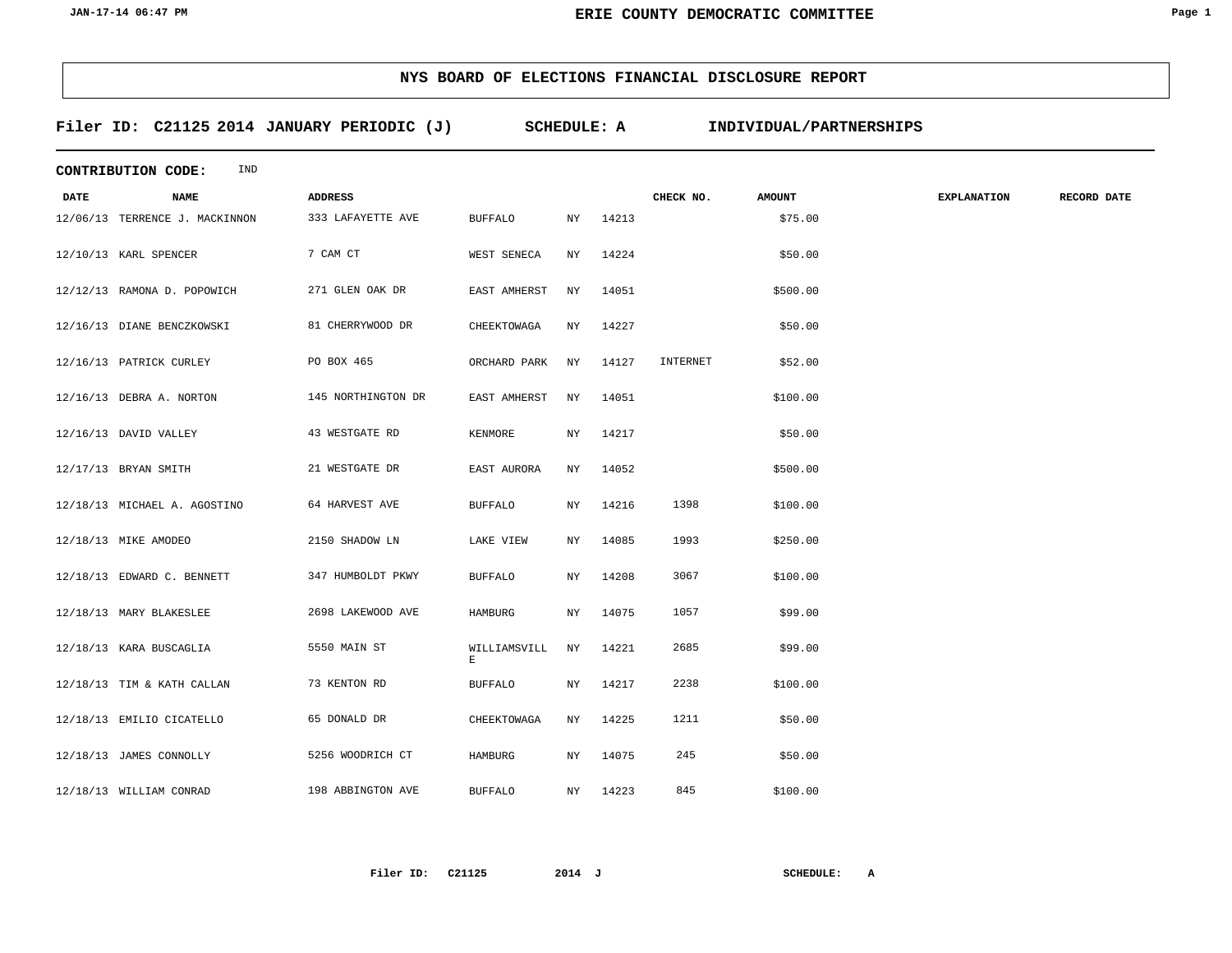| Filer ID: C21125 2014 |                                  | <b>SCHEDULE: A</b> |                  |           |       | INDIVIDUAL/PARTNERSHIPS |               |                    |             |
|-----------------------|----------------------------------|--------------------|------------------|-----------|-------|-------------------------|---------------|--------------------|-------------|
|                       | IND<br><b>CONTRIBUTION CODE:</b> |                    |                  |           |       |                         |               |                    |             |
| <b>DATE</b>           | <b>NAME</b>                      | <b>ADDRESS</b>     |                  |           |       | CHECK NO.               | <b>AMOUNT</b> | <b>EXPLANATION</b> | RECORD DATE |
|                       | 12/18/13 SEAN E. COONEY, ESQ.    | 326 15TH ST        | <b>BUFFALO</b>   | ΝY        | 14213 | 439                     | \$100.00      |                    |             |
|                       | 12/18/13 JOHN J. DELMONTE        | 2706 PINE AVE      | NIAGARA<br>FALLS | NY        | 14301 | 15061                   | \$500.00      |                    |             |
|                       | 12/18/13 JANICE DUNNE            | 17 MAYNARD DR      | AMHERST          | ΝY        | 14226 | 99.00                   | \$99.00       |                    |             |
|                       | 12/18/13 SHIANA EVE              | 215 BRUNSWICK BLVD | <b>BUFFALO</b>   | ΝY        | 14208 | 642                     | \$50.00       |                    |             |
|                       | 12/18/13 JOHN FEROLETO           | 95 NORTH DR        | <b>BUFFALO</b>   | NY        | 14216 | CASH                    | \$100.00      |                    |             |
|                       | 12/18/13 WYNNIE FISHER           | 1342 TWO ROD RD    | ALDEN            | NY        | 14004 | 1008                    | \$100.00      |                    |             |
|                       | 12/18/13 DOROTHY U. FURTNEY      | 1021 LYNDALE LN    | ELMA             | NY        | 14059 | 2746                    | \$50.00       |                    |             |
|                       | 12/18/13 THOMAS GABBEY           |                    |                  |           |       | CASH                    | \$100.00      |                    |             |
|                       | 12/18/13 RAYMOND GALLAGHER       | 27 PINEGROVE PARK  | HAMBURG          | NY        | 14075 | CASH                    | \$50.00       |                    |             |
|                       | 12/18/13 TIMOTHY D. GALLAGHER    | 237 MAIN ST        | <b>BUFFALO</b>   | ΝY        | 14203 | 1080                    | \$500.00      |                    |             |
|                       | 12/18/13 JOHN GERKEN             | 43 LOVERING AVE    | <b>BUFFALO</b>   | <b>NY</b> | 14216 | 109                     | \$100.00      |                    |             |
|                       | 12/18/13 GARY M. GORSKI          | 536 FOUR ROD RD    | ALDEN            | ΝY        | 14004 | 1028                    | \$50.00       |                    |             |
|                       | 12/18/13 MARY ANN GRAY           | 19 NAPLES DR       | WEST SENECA      | NY        | 14224 | 740                     | \$50.00       |                    |             |
|                       | 12/18/13 BILL HANLEY             |                    |                  |           |       | CASH                    | \$100.00      |                    |             |
|                       | 12/18/13 THEMA J. HARBIN         | 411 EMSLIE ST      | <b>BUFFALO</b>   | NY        | 14206 | 238                     | \$100.00      |                    |             |
|                       | 12/18/13 DANIEL HAWRYLCZAK       | 2191 ABBOTT RD     | LACKAWANNA       | NY        | 14218 | CASH                    | \$50.00       |                    |             |
|                       | 12/18/13 ROBERT HELLWITZ         | 79 DELHAM AVE      | <b>BUFFALO</b>   | NY        | 14216 | 4236                    | \$50.00       |                    |             |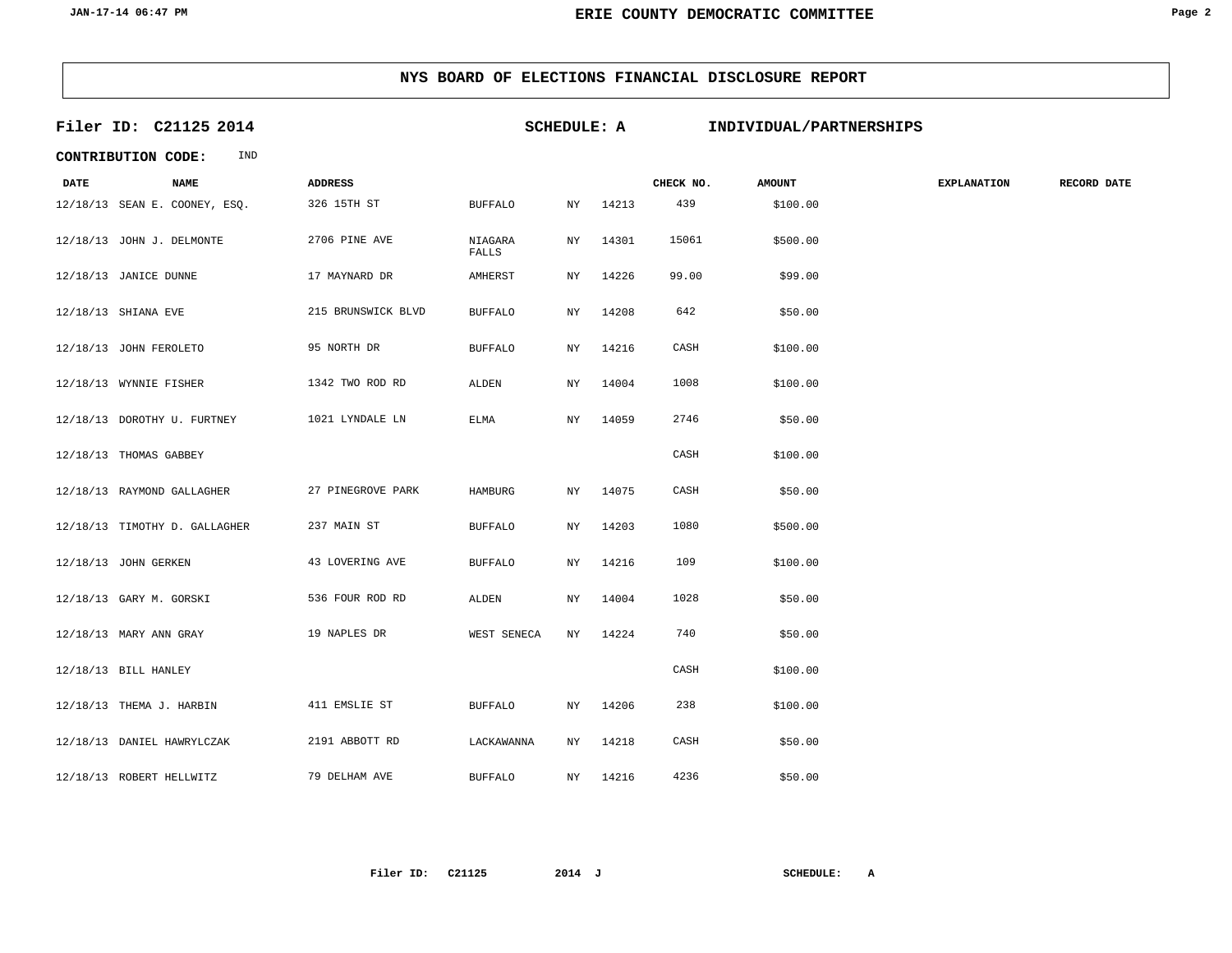|             | Filer ID: C21125 2014         |                    |                   | <b>SCHEDULE: A</b> |       |            | INDIVIDUAL/PARTNERSHIPS |                    |             |
|-------------|-------------------------------|--------------------|-------------------|--------------------|-------|------------|-------------------------|--------------------|-------------|
|             | IND<br>CONTRIBUTION CODE:     |                    |                   |                    |       |            |                         |                    |             |
| <b>DATE</b> | <b>NAME</b>                   | <b>ADDRESS</b>     |                   |                    |       | CHECK NO.  | <b>AMOUNT</b>           | <b>EXPLANATION</b> | RECORD DATE |
|             | 12/18/13 DAVID IAFALLO        | 275 COLTON AVE     | LACKAWANNA        | NY                 | 14218 | CASH       | \$100.00                |                    |             |
|             | 12/18/13 DAVID IAFALLO        | 275 COLTON AVE     | LACKAWANNA        | ΝY                 | 14218 | 1034       | \$50.00                 |                    |             |
|             | 12/18/13 MICHELE M. IANNELLO  | 53 COLUMBIA BLVD   | KENMORE           | ΝY                 | 14217 | CASH       | \$50.00                 |                    |             |
|             | 12/18/13 MICHAEL E. JOHNSON   | 110 ERB ST         | <b>BUFFALO</b>    | NY.                | 14215 | CASH       | \$100.00                |                    |             |
|             | 12/18/13 CYDNEY A A. KELLY    | 14 SUMMIT AVE      | <b>BUFFALO</b>    | ΝY                 | 14214 | 387        | \$100.00                |                    |             |
|             | 12/18/13 LEONARD F. KOWALSKI  | 560 WILLET RD      | LACKAWANNA        | ${\rm NY}$         | 14218 | 1136       | \$50.00                 |                    |             |
|             | 12/18/13 ROBERT LANNON        | 967 ESCARPMENT DR  | LEWISTON          | NY.                | 14092 |            | \$500.00                |                    |             |
|             | 12/18/13 PATRICIA & A. LAVELL | 238 CAESAR BLVD    | WILLIAMSVILL<br>E | NY                 | 14221 | 6478       | \$100.00                |                    |             |
|             | 12/18/13 SHAWN LAVIN          | 258 N PARK AVE     | <b>BUFFALO</b>    | NY                 | 14216 | 1006       | \$50.00                 |                    |             |
|             | 12/18/13 JOHN B. LICATA       | 519 ASHLAND AVE    | <b>BUFFALO</b>    | NY.                | 14222 |            | \$250.00                |                    |             |
|             | 12/18/13 JOHN B. LICATA       | 519 ASHLAND AVE    | <b>BUFFALO</b>    | <b>NY</b>          | 14222 | 1174       | \$250.00                |                    |             |
|             | 12/18/13 DEAN LILAC           | 16 HILL PL         | TONAWANDA         | NY.                | 14150 | 1222       | \$50.00                 |                    |             |
|             | 12/18/13 TIMOTHY R LOVALLO    | 1721 MAIN ST       | <b>BUFFALO</b>    | NY.                | 14209 | 6922121859 | \$100.00                |                    |             |
|             | 12/18/13 ALISA A. LUKASIEWICZ | 849 DELAWARE AVE   | <b>BUFFALO</b>    | NY.                | 14209 | 6630       | \$99.00                 |                    |             |
|             | 12/18/13 DAVID MANZ           |                    |                   |                    |       | 1110       | \$149.00                |                    |             |
|             | 12/18/13 JEFFREY E. MARION    | 271 STEVENSON BLVD | AMHERST           | NY                 | 14226 | 2901       | \$50.00                 |                    |             |
|             | 12/18/13 JEFFREY P. MARKELLO  | PO BOX 399         | <b>ELMA</b>       | NY                 | 14059 | 3538       | \$99.00                 |                    |             |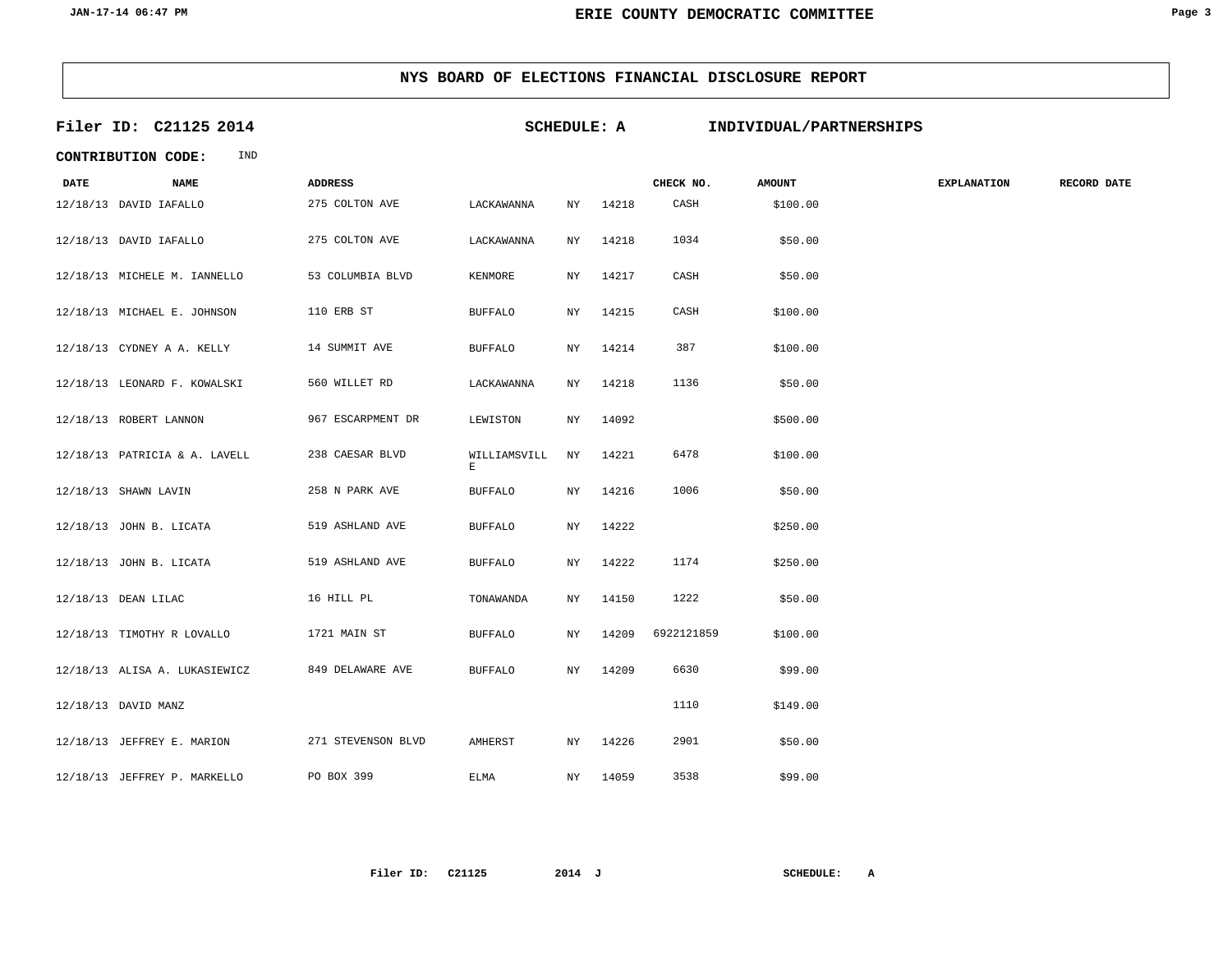|             | Filer ID: C21125 2014             |                    |                  | <b>SCHEDULE: A</b> |       |           | INDIVIDUAL/PARTNERSHIPS |                    |                    |
|-------------|-----------------------------------|--------------------|------------------|--------------------|-------|-----------|-------------------------|--------------------|--------------------|
|             | IND<br><b>CONTRIBUTION CODE:</b>  |                    |                  |                    |       |           |                         |                    |                    |
| <b>DATE</b> | <b>NAME</b>                       | <b>ADDRESS</b>     |                  |                    |       | CHECK NO. | <b>AMOUNT</b>           | <b>EXPLANATION</b> | <b>RECORD DATE</b> |
|             | 12/18/13 TOM J. MAZUR             | 93 RIDGE PARK AVE  | <b>BUFFALO</b>   | ΝY                 | 14211 | CASH      | \$100.00                |                    |                    |
|             | 12/18/13 MICHAEL L. MCCABE        | 138 DELAWARE AVE   | <b>BUFFALO</b>   | NY.                | 14202 | 481       | \$200.00                |                    |                    |
|             | 12/18/13 DANIEL NEMOYER           | 62 FAAHS DR        | ORCHARD PARK     | ΝY                 | 14127 | 7011      | \$100.00                |                    |                    |
|             | 12/18/13 E. JEANNET OGDEN         | 342 STARIN AVE     | <b>BUFFALO</b>   | ΝY                 | 14216 | 2464      | \$99.00                 |                    |                    |
|             | 12/18/13 MARGARET OLSZEWSKI SZCZU | 4459 MCKINLEY PKWY | <b>HAMBURG</b>   | NY.                | 14075 | 7778      | \$250.00                |                    |                    |
|             | 12/18/13 GARY E. PAJONK           | 73 MOORMAN DR      | CHEEKTOWAGA      | ΝY                 | 14225 | 153       | \$50.00                 |                    |                    |
|             | 12/18/13 DEBRA A. RITZ            | 10385 MILEBLOCK RD | NORTH<br>COLLINS | ΝY                 | 14111 | 3115      | \$50.00                 |                    |                    |
|             | 12/18/13 BONNIE RUSSELL           | 25 SHIRLEY AVE     | <b>BUFFALO</b>   | NY.                | 14215 | 1037      | \$50.00                 |                    |                    |
|             | 12/18/13 KERRY SAUNDERS           | 252 SHUMWAY ST     | <b>BUFFALO</b>   | ΝY                 | 14212 | 172       | \$50.00                 |                    |                    |
|             | 12/18/13 CYNTHIA J. SELDEN        | 194 LINDEN AVE     | <b>BUFFALO</b>   | ΝY                 | 14216 | 530       | \$50.00                 |                    |                    |
|             | 12/18/13 DERRICK SYPOSS           | 267 WILLIAM ST     | TONAWANDA        | ΝY                 | 14150 | CASH      | \$100.00                |                    |                    |
|             | 12/18/13 PAUL TARAPACKI           | 21 CLOVERSIDE DR   | LANCASTER        | ΝY                 | 14086 | 168       | \$99.00                 |                    |                    |
|             | 12/18/13 BERNARD A. TOLBERT       | 22 UNIVERSITY AVE  | <b>BUFFALO</b>   | ΝY                 | 14214 | 413       | \$99.99                 |                    |                    |
|             | 12/18/13 BEVERLY C. TOMASI        | 361 SHERBROOKE AVE | AMHERST          | NY.                | 14221 | 100.00    | \$100.00                |                    |                    |
|             | 12/18/13 ROCCO TROTTA             |                    |                  |                    |       | 4168      | \$198.00                |                    |                    |
|             | 12/18/13 FRANCIS WARTHLING        | 346 WILLET RD      | <b>BLASDELL</b>  | ΝY                 | 14219 | 12529     | \$250.00                |                    |                    |
|             | 12/18/13 JULIE W. WNEK RYAN       | 651 MCKINLEY PKWY  | <b>BUFFALO</b>   | NY.                | 14220 | 1597      | \$100.00                |                    |                    |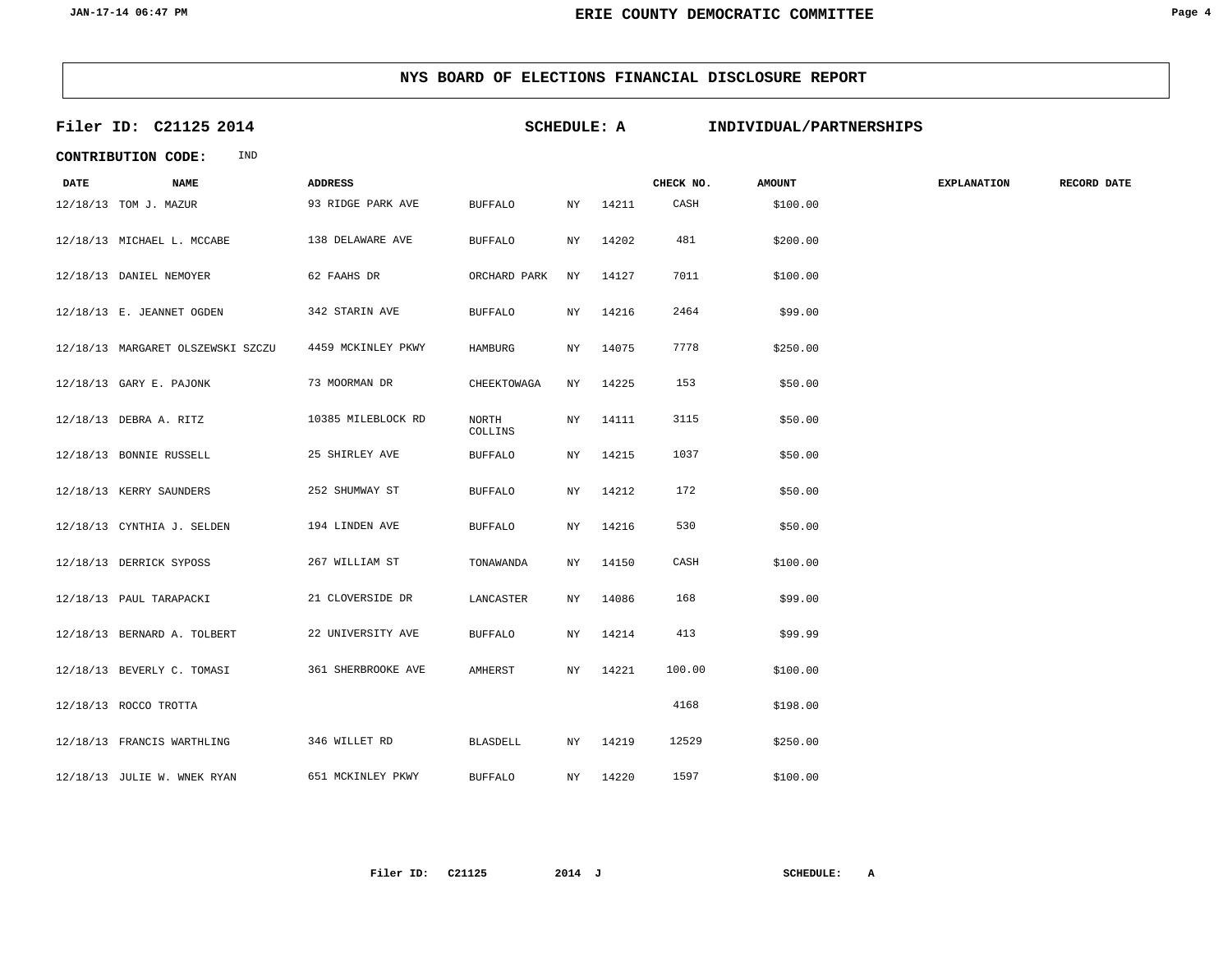|             | Filer ID: C21125 2014          |                     | <b>SCHEDULE: A</b> |            |       |           | INDIVIDUAL/PARTNERSHIPS |                    |             |
|-------------|--------------------------------|---------------------|--------------------|------------|-------|-----------|-------------------------|--------------------|-------------|
|             | IND<br>CONTRIBUTION CODE:      |                     |                    |            |       |           |                         |                    |             |
| <b>DATE</b> | <b>NAME</b>                    | <b>ADDRESS</b>      |                    |            |       | CHECK NO. | <b>AMOUNT</b>           | <b>EXPLANATION</b> | RECORD DATE |
|             | 12/18/13 GAIL WOJTOWICZ        | 155 STONY RD        | LANCASTER          | ΝY         | 14086 | 1112      | \$50.00                 |                    |             |
|             | 12/24/13 TERRENCE J. MACKINNON | 333 LAFAYETTE AVE   | <b>BUFFALO</b>     | ΝY         | 14213 |           | \$75.00                 |                    |             |
|             | 12/26/13 BETTY JEAN J. GRANT   | 100 PARKRIDGE AVE   | <b>BUFFALO</b>     | ΝY         | 14215 | 311       | \$200.00                |                    |             |
|             | 12/26/13 YURI B. HRESHCHYSHYN  | 4 POMEROY ST        | <b>BUFFALO</b>     | ΝY         | 14210 | 1703      | \$50.00                 |                    |             |
|             | 12/26/13 MARCELLA FUGLE        | 4485 CLARK ST       | HAMBURG            | ΝY         | 14075 | 1626      | \$50.00                 |                    |             |
|             | 12/26/13 EDGAR MARTINEZ        | 375 BRECKENRIDGE ST | <b>BUFFALO</b>     | ΝY         | 14213 | 1019      | \$25.00                 |                    |             |
|             | 12/26/13 SANDRA MCGOWAN        | 3 ONEIDA ST         | <b>BUFFALO</b>     | ΝY         | 14206 | 31240     | \$100.00                |                    |             |
|             | 12/26/13 NORMAN H MOORHOUSE    | 1128 SHEREE DR      | GRAND ISLAND       | ΝY         | 14072 | 1827      | \$50.00                 |                    |             |
|             | 12/26/13 COMMISSION E. WARD    | 53 COLUMBIA BLVD    | KENMORE            | ΝY         | 14217 | 2612      | \$100.00                |                    |             |
|             | 12/26/13 JAMES WONG            | 75 FRIES RD         | TONAWANDA          | ΝY         | 14150 | 1203      | \$50.00                 |                    |             |
|             | 12/27/13 CRAIG SPEERS          | 140 WINSTON RD      | <b>BUFFALO</b>     | NY.        | 14216 | 9720      | \$100.00                |                    |             |
|             | 12/30/13 RICHARD C. SLISZ      | 14 LAFAYETTE SQ     | <b>BUFFALO</b>     | NY.        | 14203 | 1226      | \$150.00                |                    |             |
|             | 01/02/14 LAWRENCE J JEHLE      | 268 GLENCOVE RD     | TONAWANDA          | ΝY         | 14223 | 1096      | \$100.00                |                    |             |
|             | 01/02/14 DAVID KSIAZEK         | 124 PRINCETON BLVD  | KENMORE            | ΝY         | 14217 | 43172     | \$50.00                 |                    |             |
|             | 01/04/14 BETTY JEAN J. GRANT   | 100 PARKRIDGE AVE   | <b>BUFFALO</b>     | ΝY         | 14215 | 320       | \$50.00                 |                    |             |
|             | 01/04/14 MICHELLE IANELLO-WARD | 53 COLUMBIA BLVD    | <b>BUFFALO</b>     | ${\rm NY}$ | 14217 | 1153      | \$1,500.00              |                    |             |
|             | 01/04/14 DENNIS E. WARD        | 210 CAPEN BLVD      | AMHERST            | ΝY         | 14226 | 2614      | \$500.00                |                    |             |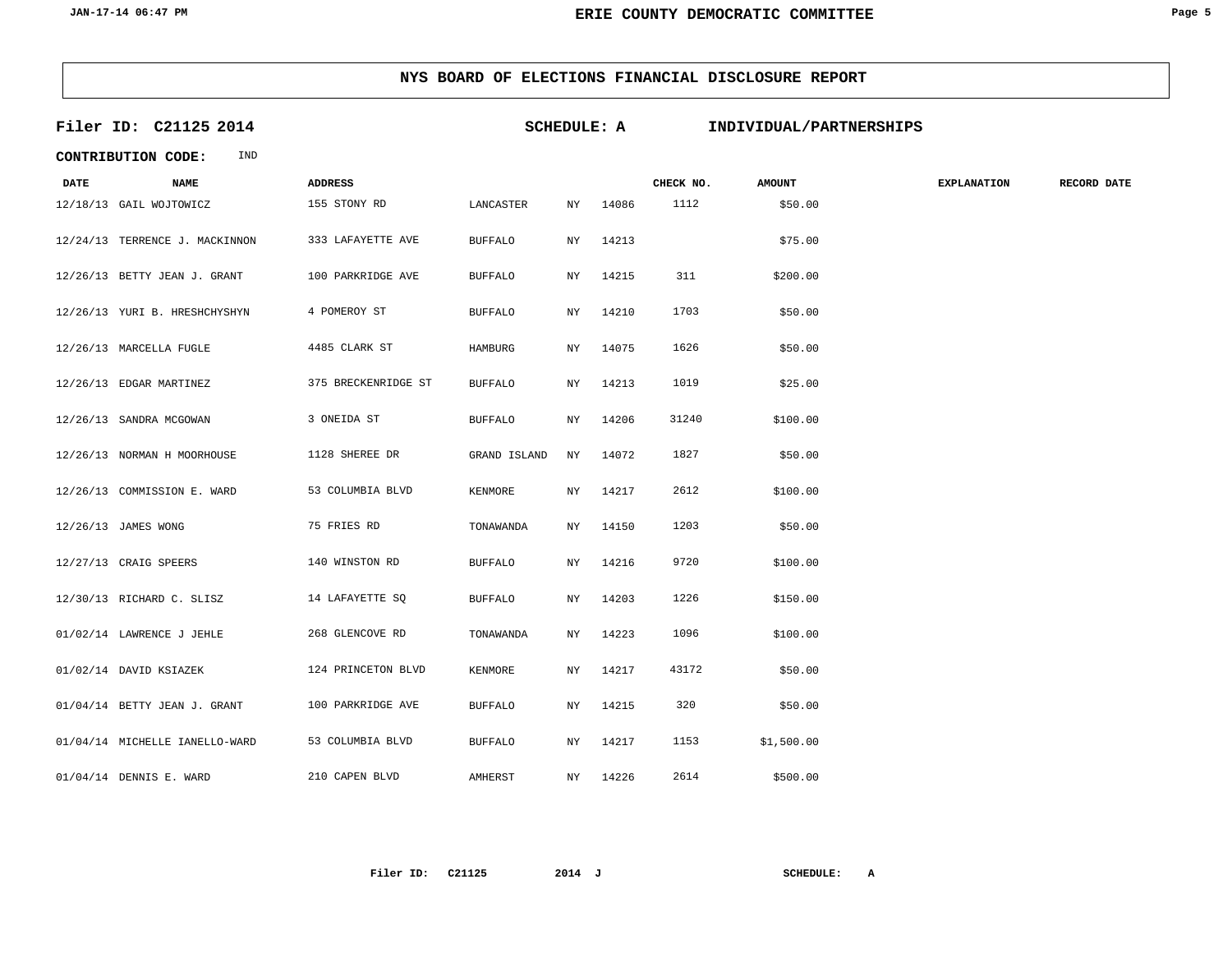| Filer ID: C21125 2014 |                              |                  | <b>SCHEDULE: A</b> |    |       |           | INDIVIDUAL/PARTNERSHIPS |                    |             |
|-----------------------|------------------------------|------------------|--------------------|----|-------|-----------|-------------------------|--------------------|-------------|
|                       | IND<br>CONTRIBUTION CODE:    |                  |                    |    |       |           |                         |                    |             |
| <b>DATE</b>           | <b>NAME</b>                  | <b>ADDRESS</b>   |                    |    |       | CHECK NO. | <b>AMOUNT</b>           | <b>EXPLANATION</b> | RECORD DATE |
|                       | 01/06/14 MICHELE M. IANNELLO | 53 COLUMBIA BLVD | KENMORE            | NY | 14217 | 1153      | \$1,500.00              |                    |             |
|                       | 01/09/14 CYNTHIA GLASCOTT    | 84 MILLER DR     | ANGOLA             | NY | 14006 | 105       | \$500.00                |                    |             |
|                       | 01/09/14 JULIE KANE          | 20 CARRIAGE DR   | ORCHARD PARK       | NY | 14127 | 1232      | \$50.00                 |                    |             |
|                       | 01/10/14 JOHN P FEROLETO     | 27 INWOOD PL     | <b>BUFFALO</b>     | NY | 14209 | 6269      | \$2,000.00              |                    |             |
|                       | 01/10/14 ROBERT M. GRABER    | 37 15TH ST       | <b>BUFFALO</b>     | NY | 14213 | 1221      | \$2,000.00              |                    |             |

### **CONTRIBUTION CODE:**

| <b>DATE</b> | <b>NAME</b>          | <b>ADDRESS</b> | CHECK NO. | <b>AMOUNT</b> | <b>EXPLANATION</b> | RECORD DATE |
|-------------|----------------------|----------------|-----------|---------------|--------------------|-------------|
| 01/11/14    | SCHEDULEA-UNITEMIZED |                |           | \$1,927.00    |                    |             |
|             |                      |                |           |               |                    |             |

**NO.** of **TRANSACTIONS 91 TOTAL** \$19,743.99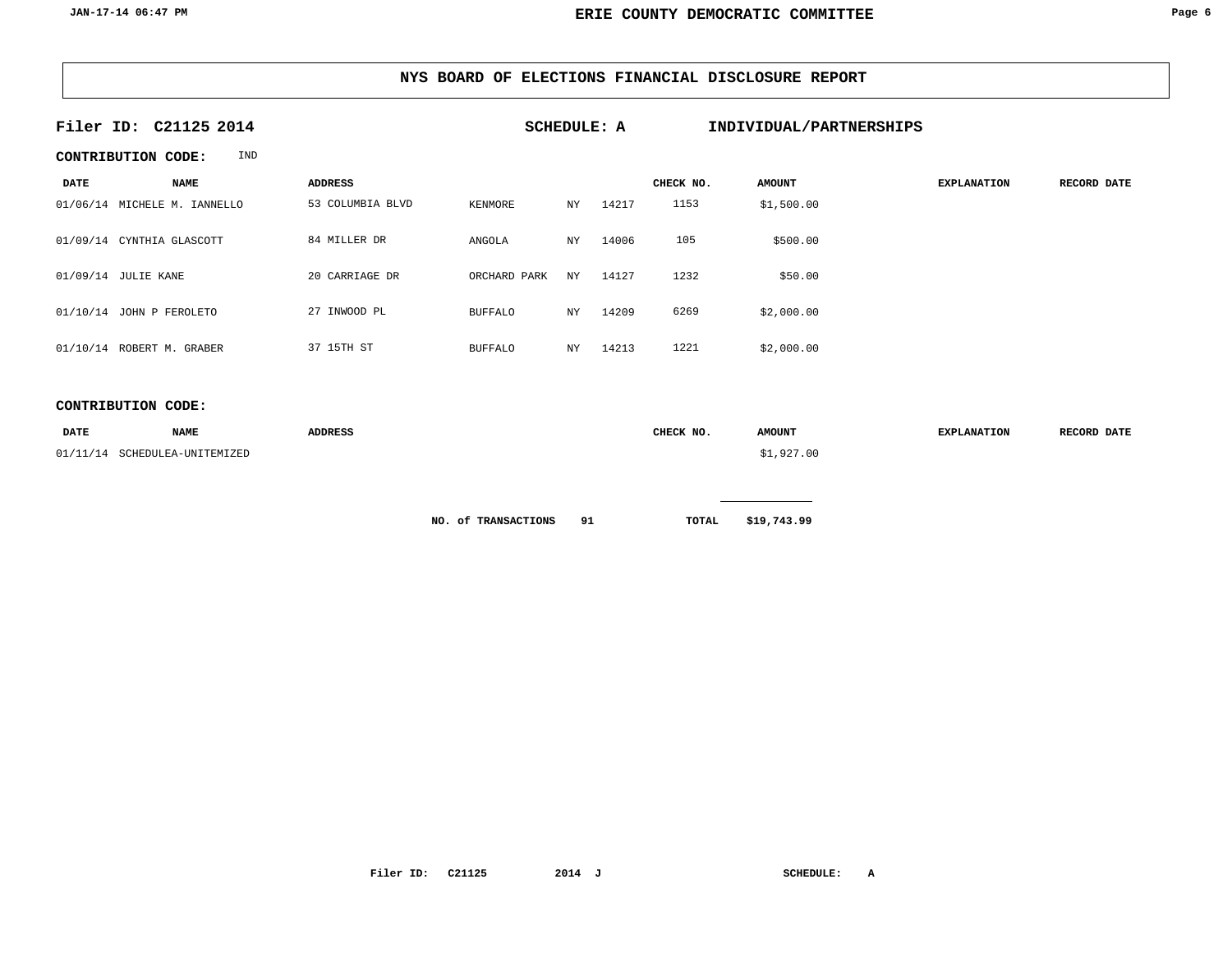**Filer ID: C21125 2014 SCHEDULE: B CORPORATE JANUARY PERIODIC (J)**

| <b>DATE</b> | <b>NAME</b>                                                    | ADDRESS             |                 |     |          | CHECK NO. | <b>AMOUNT</b> | <b>EXPLANATION</b> | RECORD DATE |
|-------------|----------------------------------------------------------------|---------------------|-----------------|-----|----------|-----------|---------------|--------------------|-------------|
|             | 12/10/13 R PAC OF NY STATE                                     | 130 WASHINGTON AVE  | ALBANY          | NY  | 12210    | 10538     | \$250.00      |                    |             |
|             | 12/18/13 FRIENDS OF MIKE LOCURTO                               |                     |                 |     |          | 1339      | \$1,000.00    |                    |             |
|             | 12/18/13 ERIE COUNTY DEMOCRATIC TOWN<br>CHAIRMAN'S ASSOCIATION |                     |                 |     |          | 524       | \$250.00      |                    |             |
|             | 12/18/13 FRIENDS OF MIKE QUINN                                 | PO BOX 2506         | <b>BLASDELL</b> |     | NY 14219 | 1024      | \$250.00      |                    |             |
|             | 12/18/13 PHILLIPS LYTLE LLP                                    | ONE CANALSIDE       | <b>BUFFALO</b>  | NY  | 14225    | 197459    | \$250.00      |                    |             |
|             | 12/18/13 FRIENDS OF WALTER L ROOTH<br>III                      | 296 BUFFALO ST      | HAMBURG         | NY. | 14075    | 30278     | \$198.00      |                    |             |
|             | 01/04/14 FRIENDS OF JOEL GIAMBRA                               | 3598 HEATHERWOOD DR | HAMBURG         | NY  | 14075    | 1687      | \$1,000.00    |                    |             |
|             | 01/11/14 SCHEDULEB-UNITEMIZED                                  |                     |                 |     |          |           | \$149.00      |                    |             |
|             |                                                                |                     |                 |     |          |           |               |                    |             |

**8 RO. of TRANSACTIONS 8 EXECUTE: 8 B EXECUTE: 8 EXECUTE: 8 EXECUTE: 9 EXECUTE: 9 EXECUTE: 9 EXECUTE: 9 EXECUTE: 9 EXECUTE: 9 EXECUTE: 9 EXECUTE: 9 EXECUTE: 9 EXE**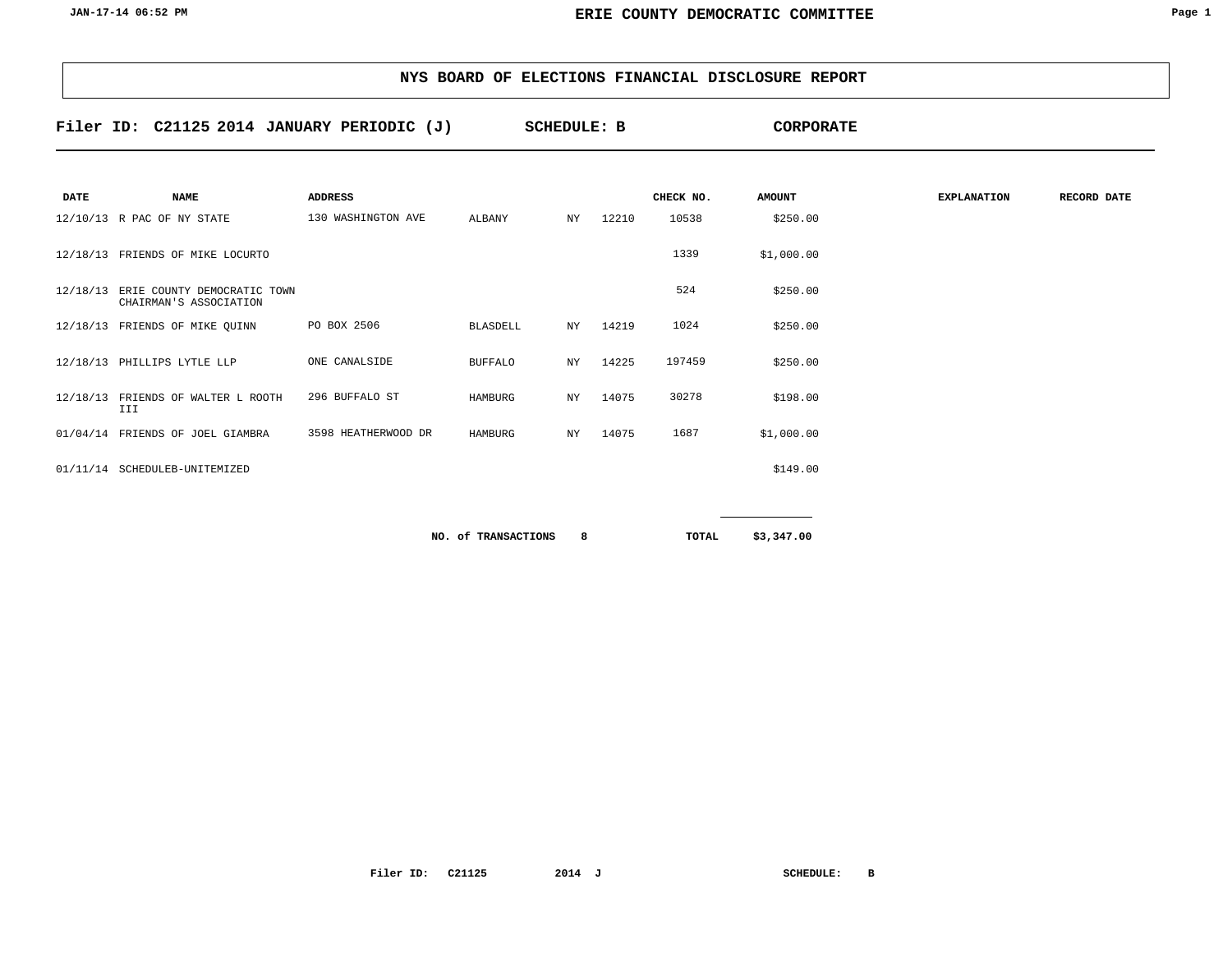| NYS BOARD OF ELECTIONS FINANCIAL DISCLOSURE REPORT |  |
|----------------------------------------------------|--|
|----------------------------------------------------|--|

**Filer ID: C21125 2014 SCHEDULE: C OTHER MONETARY JANUARY PERIODIC (J)**

| <b>DATE</b> | <b>NAME</b>                                                    | <b>ADDRESS</b>    |                     |     |       | CHECK NO. | <b>AMOUNT</b> | <b>EXPLANATION</b> | <b>RECORD DATE</b> |
|-------------|----------------------------------------------------------------|-------------------|---------------------|-----|-------|-----------|---------------|--------------------|--------------------|
|             |                                                                |                   |                     |     |       |           |               |                    |                    |
|             | 12/18/13 CITIZENS FOR TOM LOUGHRAN                             | 4543 MAIN ST      | SNYDER              | ΝY  | 14226 | 475       | \$100.00      |                    |                    |
|             | 12/18/13 COMMITTEE TO RELECT JUDGE<br><b>GIVENS</b>            | 62 BLAINE AVE     | <b>BUFFALO</b>      | ΝY  | 14208 | 227       | \$198.00      |                    |                    |
|             | 12/18/13 FRIENDS OF CATHY RYBCZYNSKI                           | PO BOX 234        | LAKE VIEW           | NY. | 14085 | 619       | \$99.00       |                    |                    |
|             | 12/18/13 FRIENDS OF DENNIS H<br>GABRYSZAK                      | 237 TOWERS BLVD   | <b>BUFFALO</b>      | ΝY  | 14227 | 2169      | \$99.00       |                    |                    |
|             | 12/18/13 FRIENDS OF GERALD GORMAN                              | 180 MAIN ST       | HAMBURG             | ΝY  | 14075 | 1032      | \$99.00       |                    |                    |
|             | 12/18/13 FRIENDS OF TERRY MCCRACKEN                            | 188 MARRANO DR    | DEPEW               | NY. | 14043 | 1147      | \$250.00      |                    |                    |
|             | 12/18/13 TOWN OF HAMBURG DEMOCRATIC<br>ENDORSED CANDIDATE FUND | 5018 CLIFTON PKWY | HAMBURG             | ΝY  | 14075 | 1134      | \$150.00      |                    |                    |
|             | 12/18/13 FRIENDS OF THOMAS P. AMODEO                           | 148 GINA MDWS     | <b>EAST AMHERST</b> | NY. | 14051 | 104       | \$250.00      |                    |                    |
|             | 12/18/13 FRIENDS OF TIMOTHY HOGUES                             | PO BOX 363        | <b>BUFFALO</b>      | ΝY  | 14205 | 285       | \$100.00      |                    |                    |
|             | 12/18/13 HIGGINS FOR CONGRESS                                  | PO BOX 28         | <b>BUFFALO</b>      | NY. | 14220 | 4884      | \$250.00      |                    |                    |
|             | 01/04/14 FRIENDS OF WYNNIE FISHER                              | 1342 TWO ROD RD   | ALDEN               | NY. | 14004 | 135       | \$3,000.00    |                    |                    |
|             | 01/11/14 SCHEDULEC-UNITEMIZED                                  |                   |                     |     |       |           | \$199.00      |                    |                    |
|             |                                                                |                   |                     |     |       |           |               |                    |                    |
|             |                                                                |                   | NO. of TRANSACTIONS | 12  |       | TOTAL     | \$4,794.00    |                    |                    |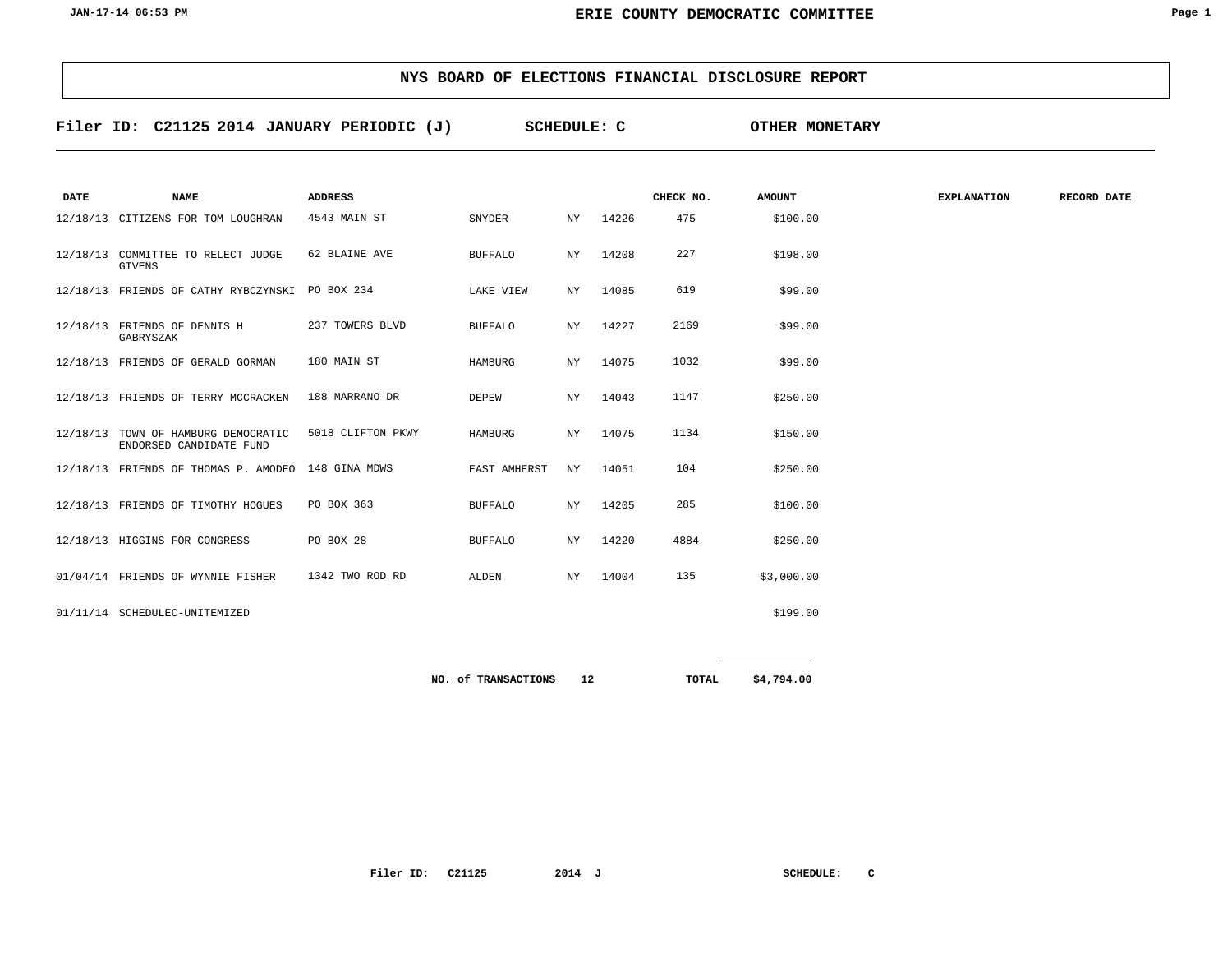**Filer ID: C21125 2014 SCHEDULE: F EXPENDITURES/PAYMENTS JANUARY PERIODIC (J)**

| DATE             | <b>NAME</b>                                               | <b>ADDRESS</b>      |                |     |       | CHECK NO.  | <b>AMOUNT</b> | <b>PURPOSE</b> | <b>EXPLANATION</b> | RECORD DATE |
|------------------|-----------------------------------------------------------|---------------------|----------------|-----|-------|------------|---------------|----------------|--------------------|-------------|
|                  | 11/30/13 UNITED STATES POSTAL<br><b>SERVICE</b>           | 2176 SENECA ST      | <b>BUFFALO</b> | NY  | 14210 | 4710       | \$1,106.80    | OFFCE          | POSTAGE            |             |
|                  | 12/03/13 ERIE COUNTY DEMOCRATIC<br>COMMITTEE HOUSEKEEPING | 671 SENECA ST       | <b>BUFFALO</b> | NY  | 14210 | WITHDRAWL  | \$7,000.00    | OFFCE          |                    |             |
|                  | 12/04/13 EDEN PENNYSAVER                                  |                     |                |     |       | 4719       | \$97.50       | PRINT          | ADVERTISING        |             |
|                  | 12/04/13 KATHLEEN J LENIHAN                               | 270 WOODBRIDGE AVE  | <b>BUFFALO</b> | NY  | 14214 | 4712       | \$800.00      | CONSL          | CONSULTING         |             |
|                  | 12/04/13 PAN AMERICAN GRILL                               | 391 WASHINGTON ST   | <b>BUFFALO</b> | NY  | 14203 | 4720       | \$195.75      | <b>FUNDR</b>   | FOOD               |             |
|                  | 12/04/13 BICKFORD PAPER COMPANY                           | 255 GREAT ARROW AVE | <b>BUFFALO</b> | NY  | 14207 | 4718       | \$315.65      | OFFCE          | PAPER              |             |
|                  | 12/04/13 BANK OF AMERICA                                  |                     |                |     |       | 4715       | \$855.08      | OFFCE          | OFFICE SUPPLIES    |             |
|                  | 12/04/13 PRACTICAL CONSULTING                             | 25 LINWOOD AVE      | TONAWANDA      | NY  | 14150 | 4714       | \$164.89      | OFFCE          | COMPUTER SYSTEM    |             |
| 12/04/13 VERIZON |                                                           | PO BOX 15124        | ALBANY         | NY  | 12212 | 4716       | \$116.69      | OFFCE          | CELL PHONE         |             |
| 12/06/13 CHEF'S  |                                                           | 291 SENECA ST       | <b>BUFFALO</b> | NY  | 14204 | 4721       | \$51.06       | OFFCE          | FOOD               |             |
|                  | 12/11/13 THINGS REMEMBERED                                | 3701 MCKINLEY PKWY  | <b>BUFFALO</b> | NY. | 14219 | 4729       | \$108.75      | OFFCE          | AWARD              |             |
| 12/11/13 VERIZON |                                                           | PO BOX 15124        | ALBANY         | NY  | 12212 | 4725       | \$379.88      | OFFCE          | CELL PHONE         |             |
| 12/11/13 VERIZON |                                                           | PO BOX 15124        | ALBANY         | NY  | 12212 | 4726       | \$335.78      | OFFCE          | CELL PHONE         |             |
| 12/11/13 VERIZON |                                                           | PO BOX 15124        | ALBANY         | NY  | 12212 | 4727       | \$211.10      | OFFCE          | CELL PHONE         |             |
| 12/11/13 VERIZON |                                                           | PO BOX 15124        | ALBANY         | NY  | 12212 | 4728       | \$155.10      | OFFCE          | CELL PHONE         |             |
|                  | 12/14/13 DARIEN PRATCHETT                                 | 98 WYOMING AVE      | <b>BUFFALO</b> | NY  | 14215 | 4733       | \$72.00       | OFFCE          | FOOD REIMB.        |             |
| 12/16/13 DELUX   |                                                           |                     |                |     |       | 2029609520 | \$134.63      | OFFCE          | CHECKS             |             |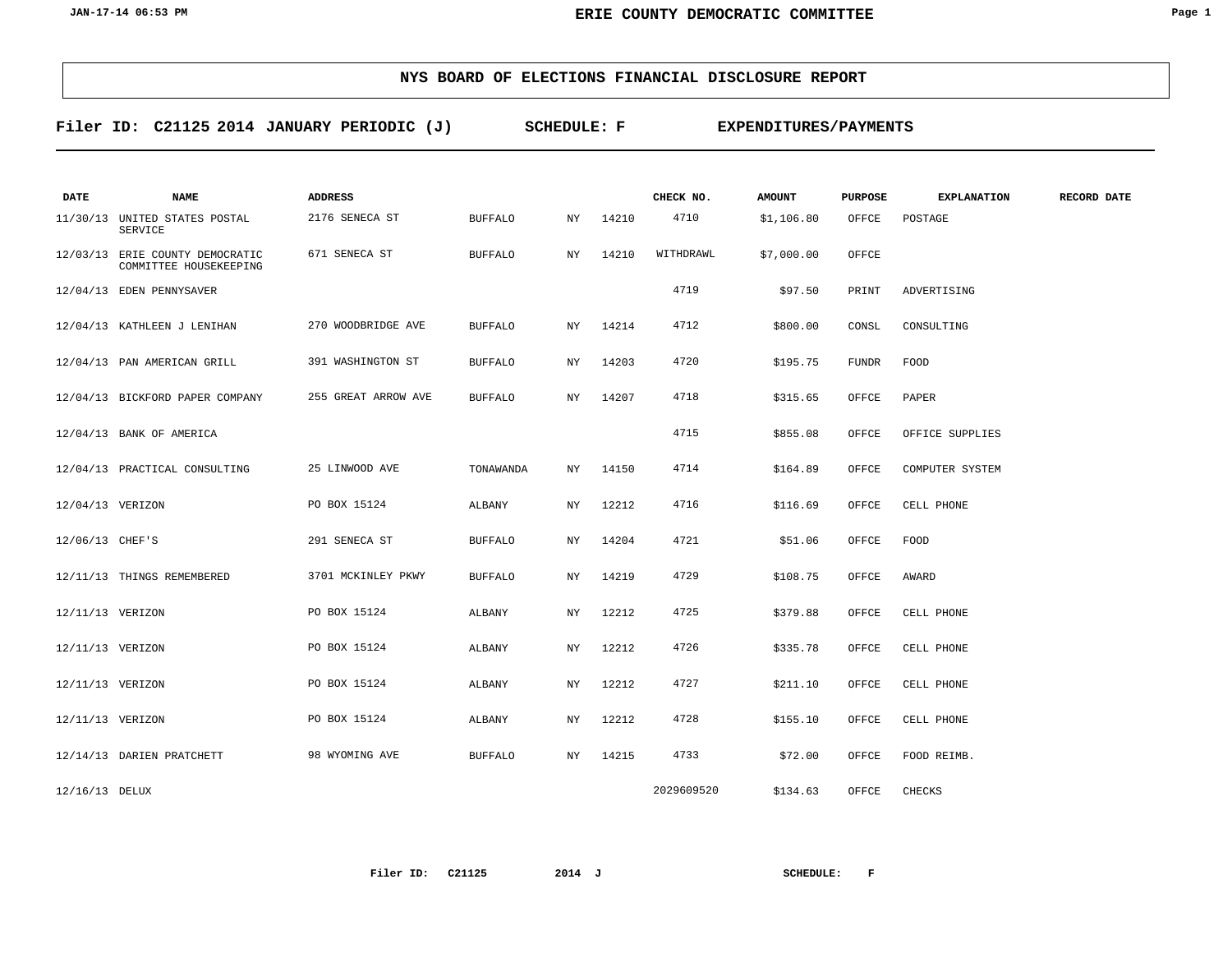## **Filer ID: C21125 2014 SCHEDULE: F EXPENDITURES/PAYMENTS**

| DATE             | <b>NAME</b>                                                       | <b>ADDRESS</b>        |                    |     |       | CHECK NO. | <b>AMOUNT</b> | <b>PURPOSE</b> | <b>EXPLANATION</b>     | RECORD DATE |
|------------------|-------------------------------------------------------------------|-----------------------|--------------------|-----|-------|-----------|---------------|----------------|------------------------|-------------|
|                  | 12/17/13 ERIE COUNTY DEMOCRATIC<br>COMMITTEE HOUSEKEEPING         | 671 SENECA ST         | <b>BUFFALO</b>     | NY. | 14210 | WITHDRAWL | \$3,000.00    | OFFCE          |                        |             |
|                  | 12/18/13 BANK OF AMERICA                                          |                       |                    |     |       | 4740      | \$56.79       | OFFCE          | OFFICE SUPPLIES        |             |
|                  | 12/18/13 CONTROL POINT GROUP LLC                                  | 458 NEW JERSEY AVE SE | WASHINGTON         | DC  | 20003 | 4741      | \$6,044.28    | PROFL          | CALLS                  |             |
|                  | 12/18/13 ILIO DIPAOLO'S RESTAURANT<br>AND BANQUET FACILITY        | 3785 SOUTH PARK AVE   | <b>BLASDELL</b>    | NY. | 14219 | 4738      | \$3,550.00    | <b>FUNDR</b>   | <b>FUNDRAISER</b>      |             |
|                  | 12/18/13 SELECTIVE INSURANCE COMPANY 40 WANTAGE AVE<br>OF AMERICA |                       | <b>BRANCHVILLE</b> | NJ  | 07890 | 4739      | \$1,187.00    | OFFCE          | INSURANCE              |             |
|                  | 12/21/13 COMDOC INC.                                              | PO BOX 932159         | CLEVELAND          | OH  | 44193 | 4747      | \$1,661.24    | OFFCE          | PRINTER                |             |
|                  | 12/21/13 THE BALDUZZI GROUP                                       |                       |                    |     |       | 4748      | \$6,137.00    | CMAIL          | ADVERTISING            |             |
|                  | 12/23/13 JACQUELINE TODOROV                                       | 3954 NOTTINGHAM TER   | HAMBURG            | NY  | 14075 | 4749      | \$220.00      | OFFCE          | REIMB                  |             |
|                  | 01/02/14 KATHLEEN J LENIHAN                                       | 270 WOODBRIDGE AVE    | <b>BUFFALO</b>     | NY  | 14214 | 4750      | \$800.00      | CONSL          | SALARY                 |             |
|                  | 01/06/14 M&T BANK                                                 | 1 FOUNTAIN PLZ        | <b>BUFFALO</b>     | NY. | 14203 | 4751      | \$500.00      | OFFCE          | CREDIT CARD<br>PAYMENT |             |
| 01/06/14 VERIZON |                                                                   | PO BOX 15124          | ALBANY             | NY. | 12212 | 4752      | \$109.07      | OFFCE          | CELL PHONE             |             |
|                  | 01/08/14 FRIENDS OF MARK MANNA                                    | 52 CHARLESTOWN RD     | AMHERST            | ΝY  | 14226 | 4757      | \$800.00      | <b>CNTRB</b>   | CONTRIBUTION           |             |
|                  | 01/08/14 PRACTICAL CONSULTING                                     | 25 LINWOOD AVE        | TONAWANDA          | NY  | 14150 | 4755      | \$473.25      | OFFCE          | COMPUTER SUPPORT       |             |
|                  | 01/09/14 BICKFORD PAPER COMPANY                                   | 255 GREAT ARROW AVE   | <b>BUFFALO</b>     | ΝY  | 14207 | 4758      | \$209.34      | OFFCE          | PAPER                  |             |
|                  | 01/09/14 KATHLEEN J LENIHAN                                       | 270 WOODBRIDGE AVE    | <b>BUFFALO</b>     | NY. | 14214 | 4759      | \$292.49      | OFFCE          | CLEANING SUPPLIES      |             |
|                  | 01/10/14 M&T BANK                                                 | 1 FOUNTAIN PLZ        | <b>BUFFALO</b>     | NY  | 14203 | WITHDRAWL | \$172.65      | OFFCE          | SERVICE CHARGE         |             |
|                  | 01/11/14 SCHEDULEF-UNITEMIZED                                     |                       |                    |     |       |           | \$504.86      |                |                        |             |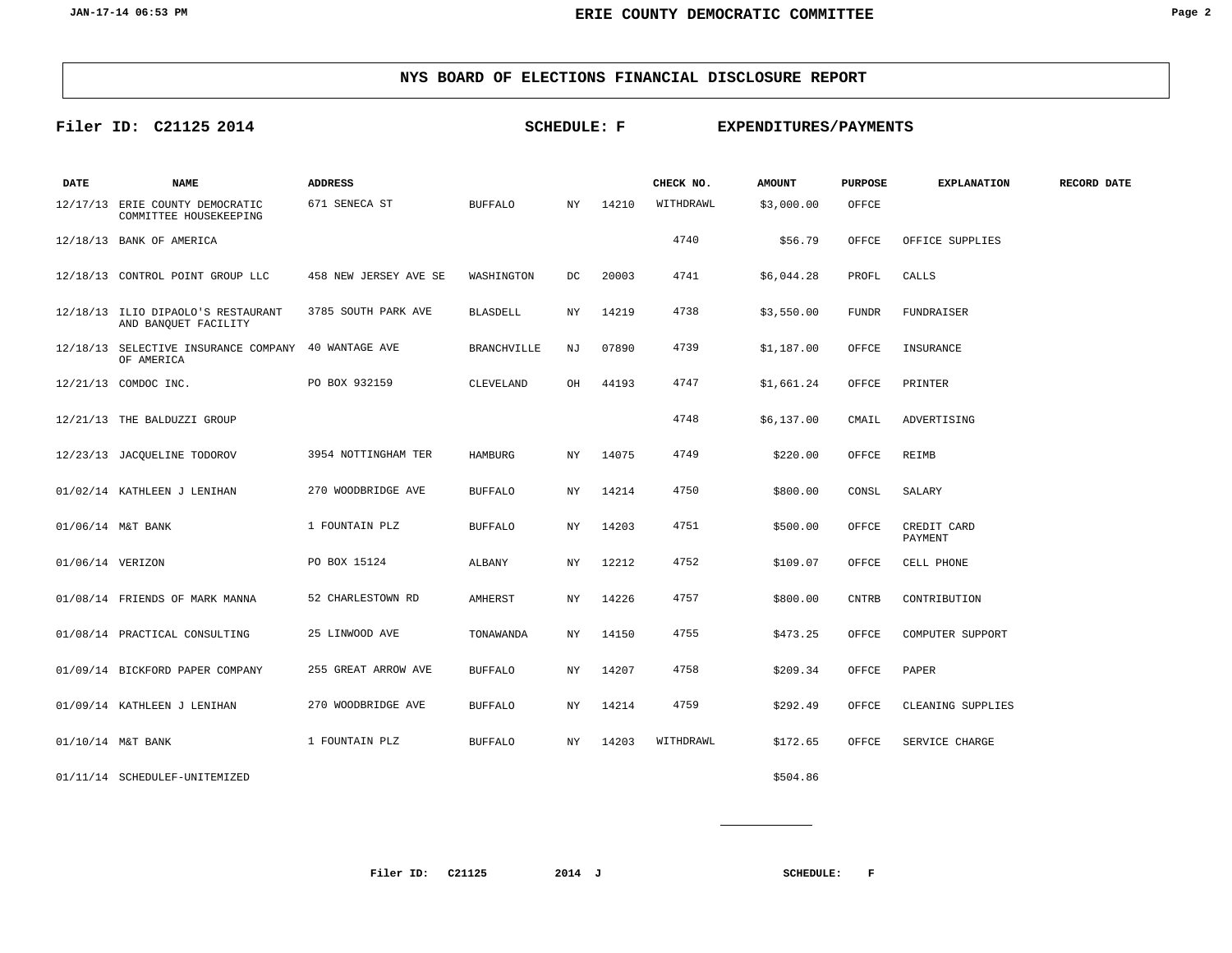**NO. of TRANSACTIONS 34 TOTAL \$37,818.63**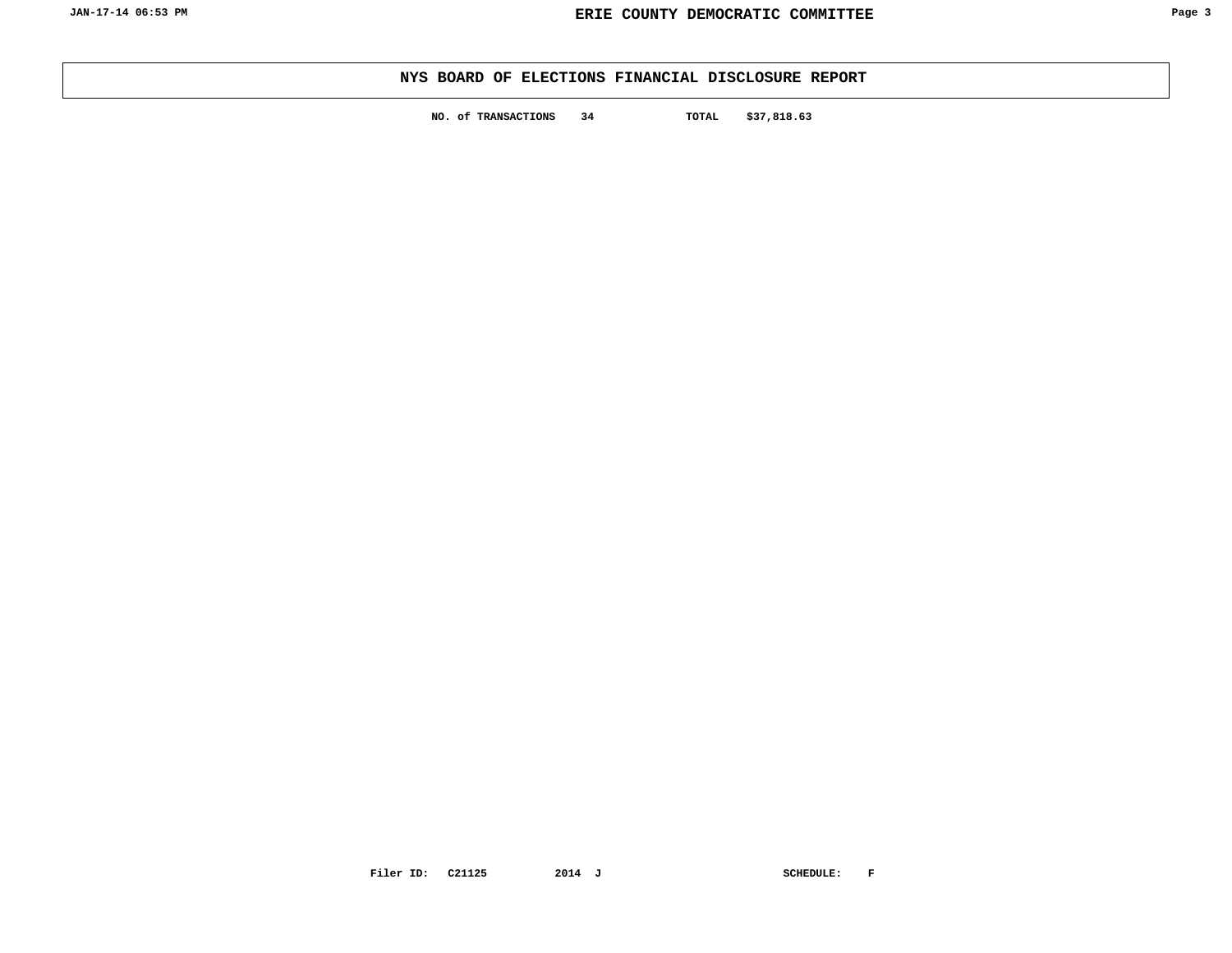|                         |                                       |                                            |                     |                |                    |       |                       | NYS BOARD OF ELECTIONS FINANCIAL DISCLOSURE REPORT |                               |                    |             |
|-------------------------|---------------------------------------|--------------------------------------------|---------------------|----------------|--------------------|-------|-----------------------|----------------------------------------------------|-------------------------------|--------------------|-------------|
|                         |                                       | Filer ID: C21125 2014 JANUARY PERIODIC (J) |                     |                | <b>SCHEDULE: H</b> |       |                       |                                                    | <b>TRANSFERS OUT</b>          |                    |             |
| <b>DATE</b><br>12/30/13 | <b>NAME</b><br>ERIE COUNTY DEMOCRATIC | <b>ADDRESS</b><br>671 SENECA ST            |                     | <b>BUFFALO</b> | NY                 | 14210 | CHECK NO.<br>TRANSFER | <b>AMOUNT</b><br>\$2,500.00                        | TRANSFER TYPE<br>$\mathbf{1}$ | <b>EXPLANATION</b> | RECORD DATE |
|                         | COMMITTEE HOUSEKEEPING                |                                            | NO. of TRANSACTIONS |                |                    |       |                       | \$2,500.00                                         |                               |                    |             |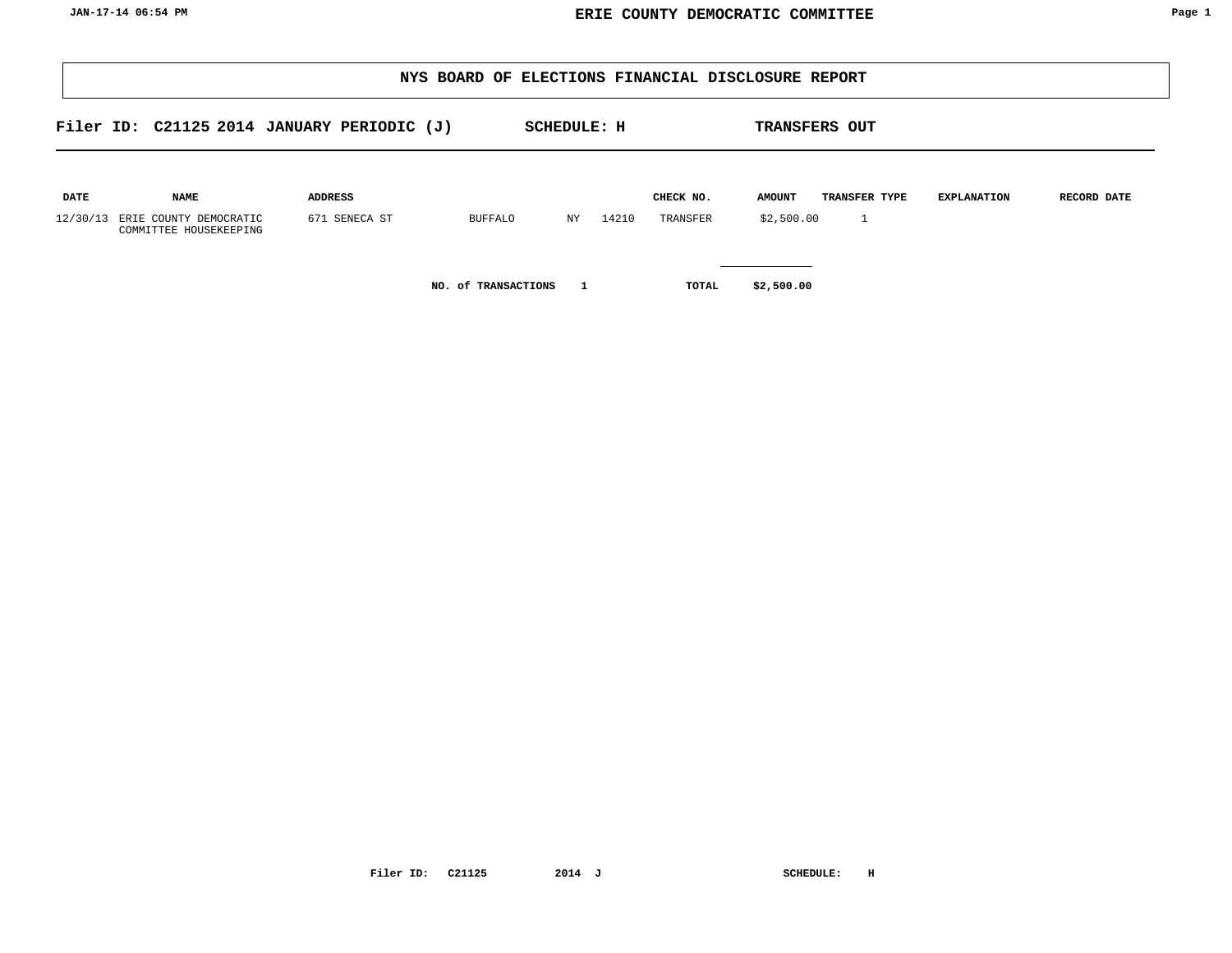**Filer ID: C21125 2014 SCHEDULE: Q N/C HOUSEKEEPING EXPENSES JANUARY PERIODIC (J)**

| <b>DATE</b> | <b>NAME</b>                       | <b>ADDRESS</b>   |                |    |       | CHECK NO. | <b>AMOUNT</b> | <b>PURPOSE</b> | <b>EXPLANATION</b> | RECORD DATE |
|-------------|-----------------------------------|------------------|----------------|----|-------|-----------|---------------|----------------|--------------------|-------------|
|             | 12/04/13 SENECA LARKIN 701, LLC   | 701 SENECA ST    | <b>BUFFALO</b> | NY | 14210 | 4717      | \$54.38       | UTILS          | GAS                |             |
|             | 12/04/13 TIME WARNER CABLE        | PO BOX 77169     | CHARLOTTE      | NC | 28271 | 4713      | \$657.79      | UTILS          | CABLE              |             |
|             | 12/11/13 P.S. ELLIOT SERVICES INC | 1767 KENMORE AVE | KENMORE        | NY | 14217 | 4723      | \$184.88      | OFEXP          | UTILITIES          |             |
|             | 12/11/13 P.S. ELLIOT SERVICES INC | 1767 KENMORE AVE | KENMORE        | NY | 14217 | 4724      | \$462.19      | OFEXP          | UTILITIES          |             |
|             | 12/13/13 SENECA LARKIN 701, LLC   | 701 SENECA ST    | <b>BUFFALO</b> | NY | 14210 | 4713      | \$350.60      | UTILS          | ELECTRIC           |             |
|             | 12/20/13 SENECA LARKIN 701, LLC   | 701 SENECA ST    | <b>BUFFALO</b> | NY | 14210 | 4743      | \$249.18      | UTILS          | ELECTRIC           |             |
|             | 12/21/13 SENECA LARKIN 701, LLC   | 701 SENECA ST    | <b>BUFFALO</b> | NY | 14210 | 4745      | \$2,876.25    | RENTO          | <b>RENT</b>        |             |
|             | 01/06/14 SENECA LARKIN 701, LLC   | 701 SENECA ST    | <b>BUFFALO</b> | NY | 14210 | 4753      | \$2,713.13    | <b>RENTO</b>   | <b>RENT</b>        |             |
|             | 01/08/14 TIME WARNER CABLE        | PO BOX 77169     | CHARLOTTE      | NC | 28271 | 4756      | \$691.03      | UTILS          | CABLE              |             |
|             | 01/11/14 SCHEDULEO-UNITEMIZED     |                  |                |    |       |           | \$27.84       |                |                    |             |
|             |                                   |                  |                |    |       |           |               |                |                    |             |

**10 \$8,267.27 NO. of TRANSACTIONS TOTAL**